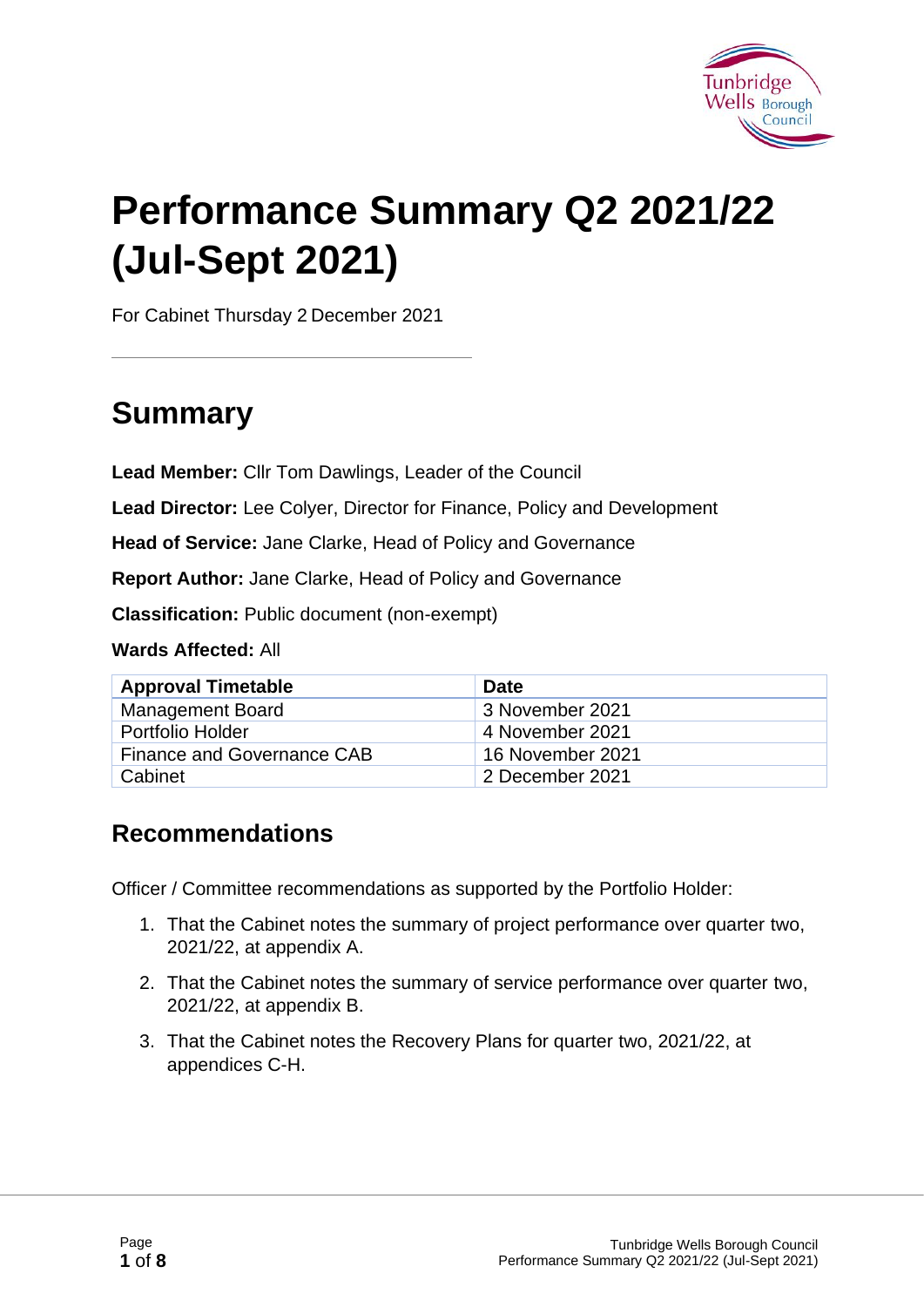

### **1. Introduction and Background**

- 1.1 This report summarises the performance of the Council's projects and services over quarter two, 2021/22. Appendix A provides a summary of projects in the Five Year Plan. Where service under-performance is identified, Recovery Plans are included at appendices C-H to give details of actions to bring service performance back on track.
- 1.2 The performance management framework is part of the overall governance framework of the Council, which seeks to ensure that risks are managed whilst results are delivered. Quarterly performance reporting helps the Council to improve services and deliver better results for residents, and Cabinet Committee oversight ensures that the framework is robust, and that performance is open to challenge from those with political responsibility for the delivery of projects and services. A public report helps other Councillors, residents and stakeholders to engage with the work of the Council, and to provide further challenge where it is appropriate and effective to do so.
- 1.3 The summary report is divided into two main sections:
	- Project performance (appendix A).
	- Service performance (appendix B).
- 1.4 Delivery of projects is monitored on a weekly basis by the Project Management Office and is reviewed every month by the Programme Management Board, which consists of the Chief Executive and Directors. Progress is also monitored with Portfolio Holders at monthly meetings.
- 1.5 Service performance is monitored daily by line managers, reported to Heads of Service monthly, and Management Board (Chief Executive and Directors) on a quarterly basis.

### **2. Project Performance**

- 2.1 Following decisions made in 2019, three projects within the Five Year Plan are no longer proceeding (a new theatre, new offices and additional off-street parking). The Public Realm Stage Two project is completed, as is the first of the Community Hubs at Southborough.
- 2.2 Therefore, four projects remain active (counted as five to provide individual updates for the two remaining Hubs), and their performance is as follows: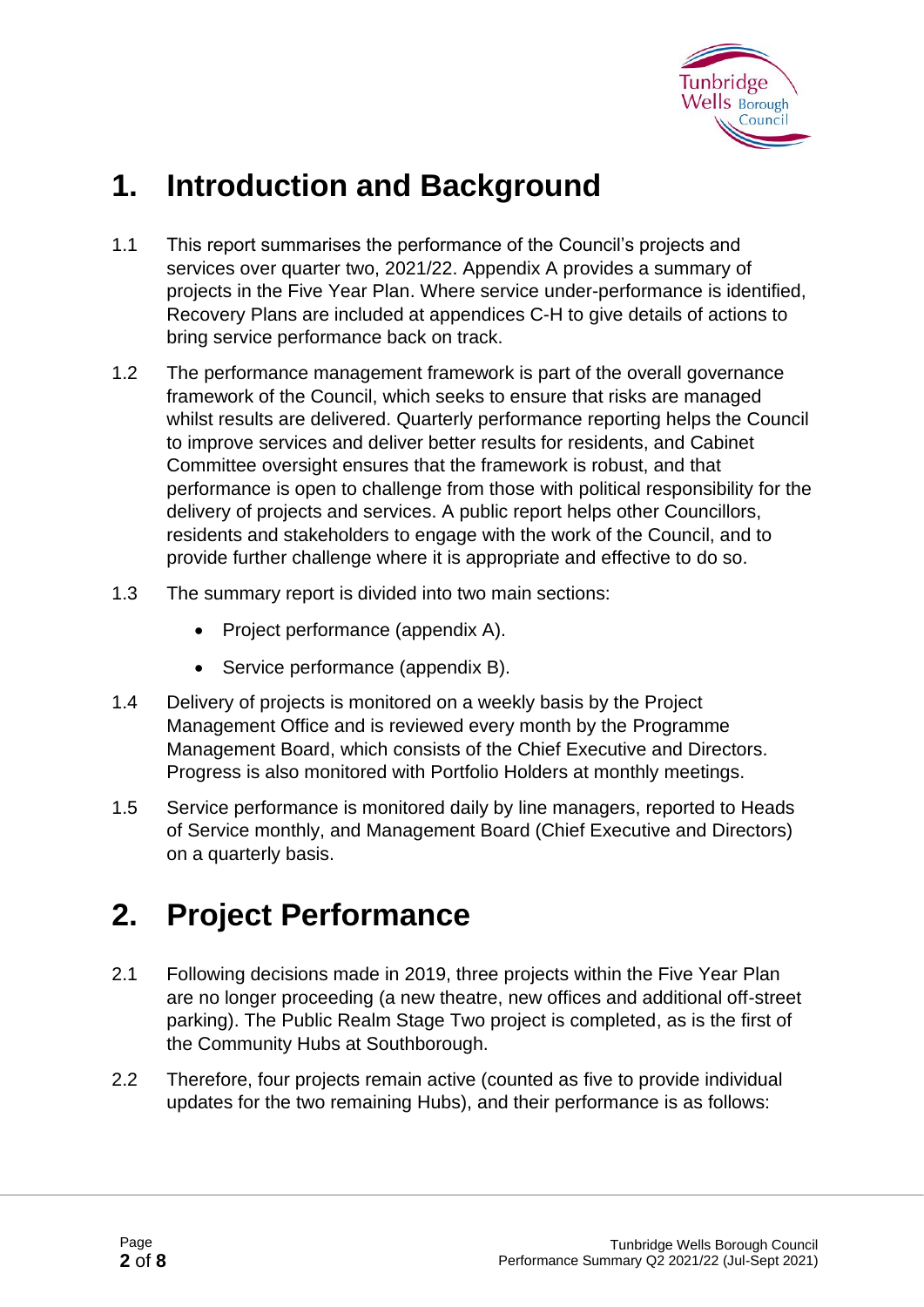| <b>Date</b> | <b>Red Status</b> | <b>Amber Status</b> | <b>Green Status</b> |
|-------------|-------------------|---------------------|---------------------|
| 2021/22 Q1  |                   |                     |                     |
| 2021/22 Q2  |                   |                     |                     |

2.3 Project performance has stayed the same since the last quarter. Detailed updates on the projects are available at appendix A.

### **3. Service Performance**

- 3.1 Historic museum indicators, which were put on hold whilst plans for the Amelia were developed, have now been deleted from the performance management framework as they are no longer relevant. When new services enter the building and are functional, new performance information will be discussed and proposed.
- 3.4 The Council is collecting performance information on 32 indicators for this year, 23 of which have targets.
- 3.5 Of the 23 that have targets, 15 are performing, six are under performing, and two are missing at the time of reporting. This is similar to the previous quarter.

| <b>Date</b> | <b>Performing</b> | Not Performing   Unavailable |  |
|-------------|-------------------|------------------------------|--|
| 2021/22 Q1  |                   |                              |  |
| 2021/22 Q2  | 1 h               |                              |  |

#### **Under-performing Indicators**

- 3.6 There are six indicators which are underperforming.
	- Households in temporary accommodation.
	- Working days lost to sickness.
	- Processing of minor planning applications.
	- Processing of other planning applications.
	- Performance on appeals major applications
	- Percentage of NNDR collected.
- 3.7 Recovery Plans for these six indicators are attached at appendices C-H, and give more details about the reasons for underperformance, and the actions the service will take to bring performance back to target.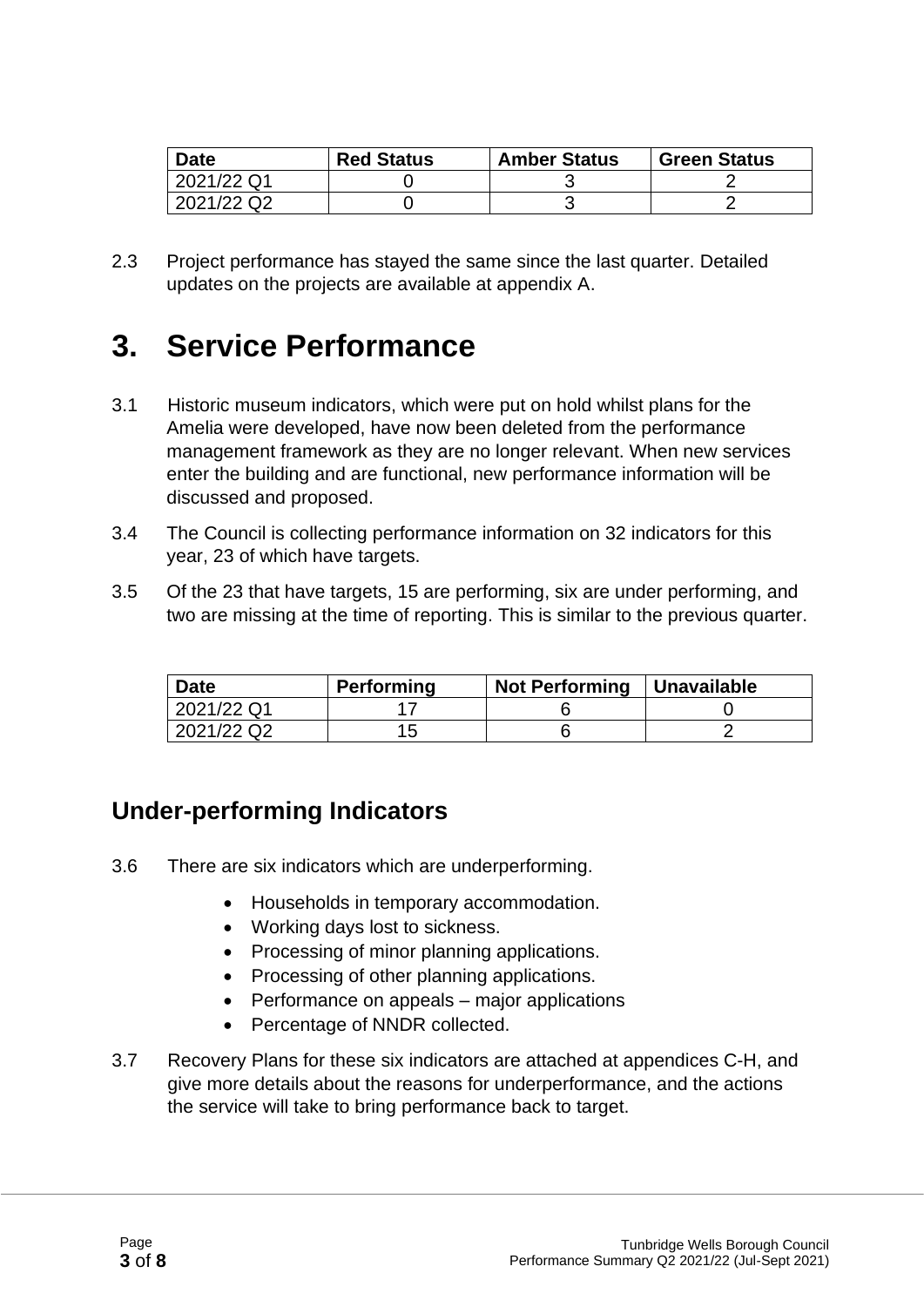### **4. Options Considered**

4.1 This report is for noting only, with no decisions being made as a result of the recommendations. As such there are no options available to Cabinet.

### **5. Preferred Option and Reason**

- 5.1 Performance management is an important tool to use for organisations and businesses to assess their progress on desired aims and outcomes. To promote transparency and increase trust in how the Council spends public funds, performance information is published quarterly to allow for greater scrutiny of the Council's long-term ambitions and its day-to-day activities.
- 5.2 The recommendations are to note the factual information within this report. Any actions Cabinet committee may choose to take as a result of the information will be brought forwards in separate reports which will include options appraisals and decisions.

### **6. Consultation on Options**

6.1 The information in this report is factual information and there are no direct decisions arising from the recommendations. As such, no public consultation has taken place.

#### **Recommendation from Cabinet Advisory Board**

2.1 The Finance and Governance Cabinet Advisory Board were consulted on 16 November 2021 and agreed to support the recommendations to Cabinet.

There are no decisions arising from this report and so no implementation period is necessary.

## **7. Appendices and Background Documents**

Appendices:

- Appendix A: Project Summary
- Appendix B: Performance Indicator Outturn
- Appendix C-H: Under-performing Indicator Recovery Plans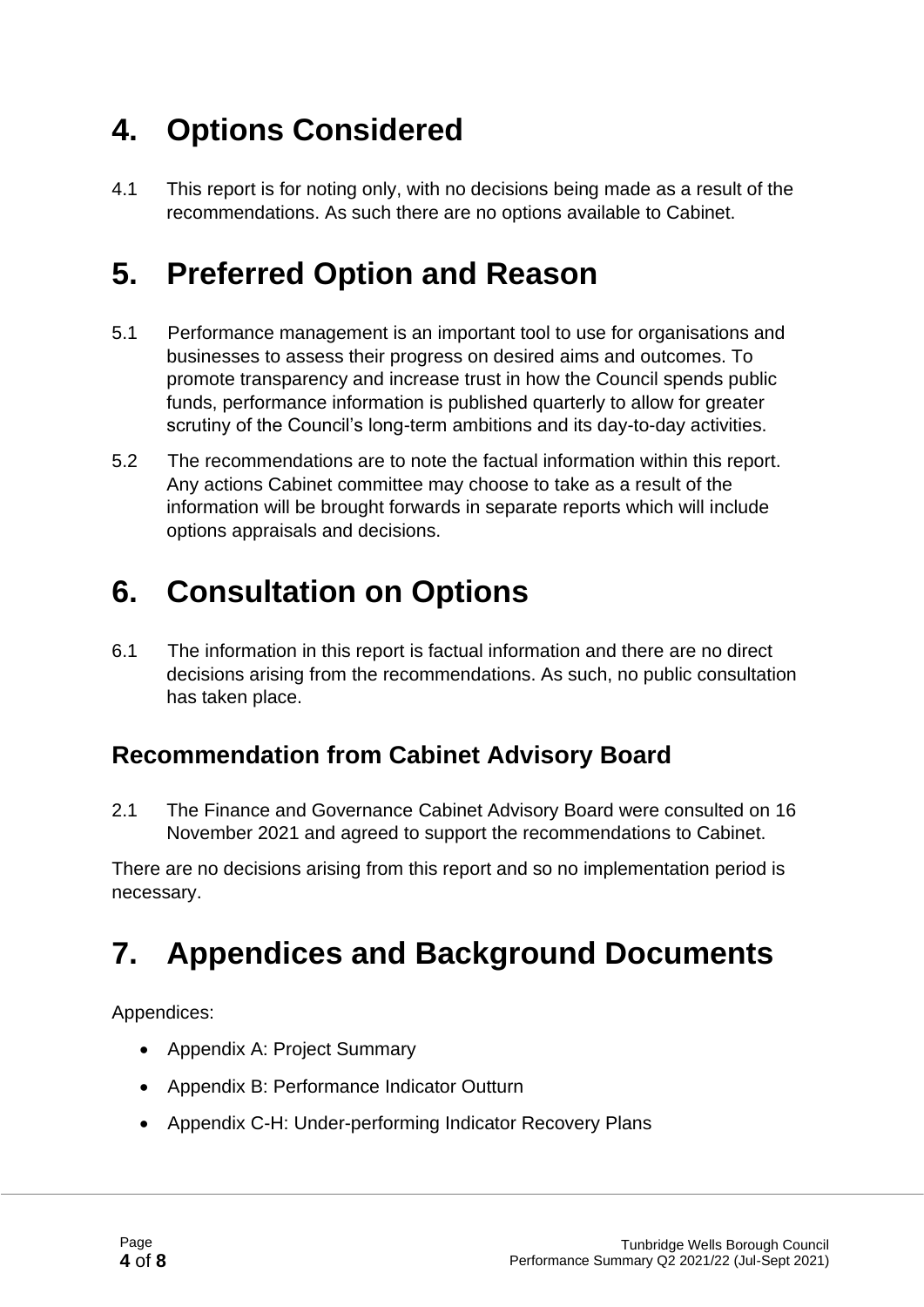## **8. Cross Cutting Issues**

### **A. Legal (including the Human Rights Act)**

There is no statutory duty to report regularly to Cabinet on the Council's performance. However, under Section 3 of the Local Government Act 1999 (as amended) a best value authority has a statutory duty to secure continuous improvement in the way in which its functions are exercised having regard to a combination of economy, efficiency and effectiveness.

One of the purposes of the Council's Corporate Priorities is to provide clear strategic direction in order to facilitate the improvement of the economy, efficiency and effectiveness of Council Services. Regular reports on the Council's performance assist in demonstrating best value and compliance with the statutory duty.

There are no consequences arising from the recommendation that adversely affect or interfere with individuals' rights and freedoms as set out in the Human Rights Act 1998.

*Jayne Bolas, Principal Solicitor Contentious and Corporate Governance, 20 October 2021*

#### **B. Finance and Other Resources**

A number of these performance indicators and projects have financial implications and where appropriate these are covered in the Capital, Revenue and Treasury Monitoring Reports that accompany this report.

*Jane Fineman, Head of Finance, Parking and Procurement, 20 October 2021*

### **C. Staffing**

This report demonstrates the vast proportion of work being undertaken by the Council's staff to provide services for the Borough and meet the projects within the Five Year Plan. Performance is monitored on a monthly basis by Heads of Service and is assessed against current staffing trends and issues to ensure staff resources are aligned with the Council's priorities.

*Nicky Carter, Head of HR, Customers and Communities, 20 October 2021*

#### **D. Risk Management**

All risks associated with this report are within the Council's current risk appetite and managed in accordance with its risk management strategy.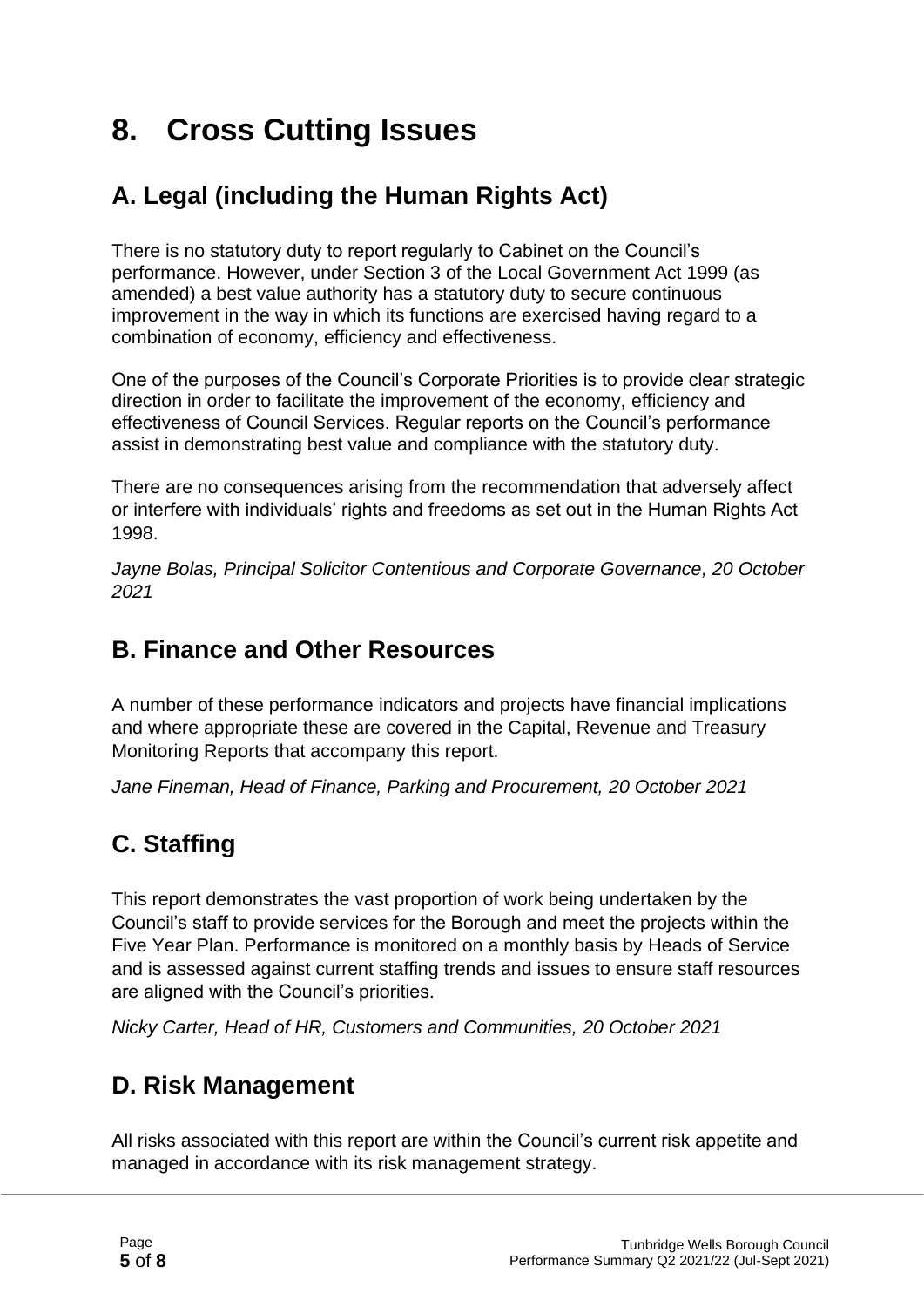*Jane Clarke, Head of Policy and Governance, 20 October 2021*

#### **E. Environment and Sustainability**

This report and the action plans will have considered this aspect to ensure that the service areas and projects deliver the desired outcomes for Environment and Sustainability.

Section 40, National Environment and Rural Communities Act 2006

*40(1) Every public authority must, in exercising its functions have regard so far as is consistent with the proper exercise of those functions, to the purpose of conserving biodiversity.*

#### Section 85, Countryside and Rights of Way Act 2000

*85(1) In exercising or performing any functions in relation to, or so as to affect, land in an area of outstanding natural beauty, a relevant authority shall have regard to the purpose of conserving and enhancing the natural beauty of the area of outstanding natural beauty.*

*Gary Stevenson, Head of Environment, Housing and Health, 20 October 2021*

#### **F. Community Safety**

There are no consequences arising from the recommendation that adversely affect community safety.

Section 17, Crime and Disorder Act 1998

*17(1) Without prejudice to any other obligation imposed on it, it shall be the duty of each authority to which this section applies to exercise its various functions with due regard to the likely effect of the exercise of those functions on, and the need to do all that it reasonably can to prevent, crime and disorder in its area.*

*Terry Hughes, Community Safety Manager, 20 October 2021*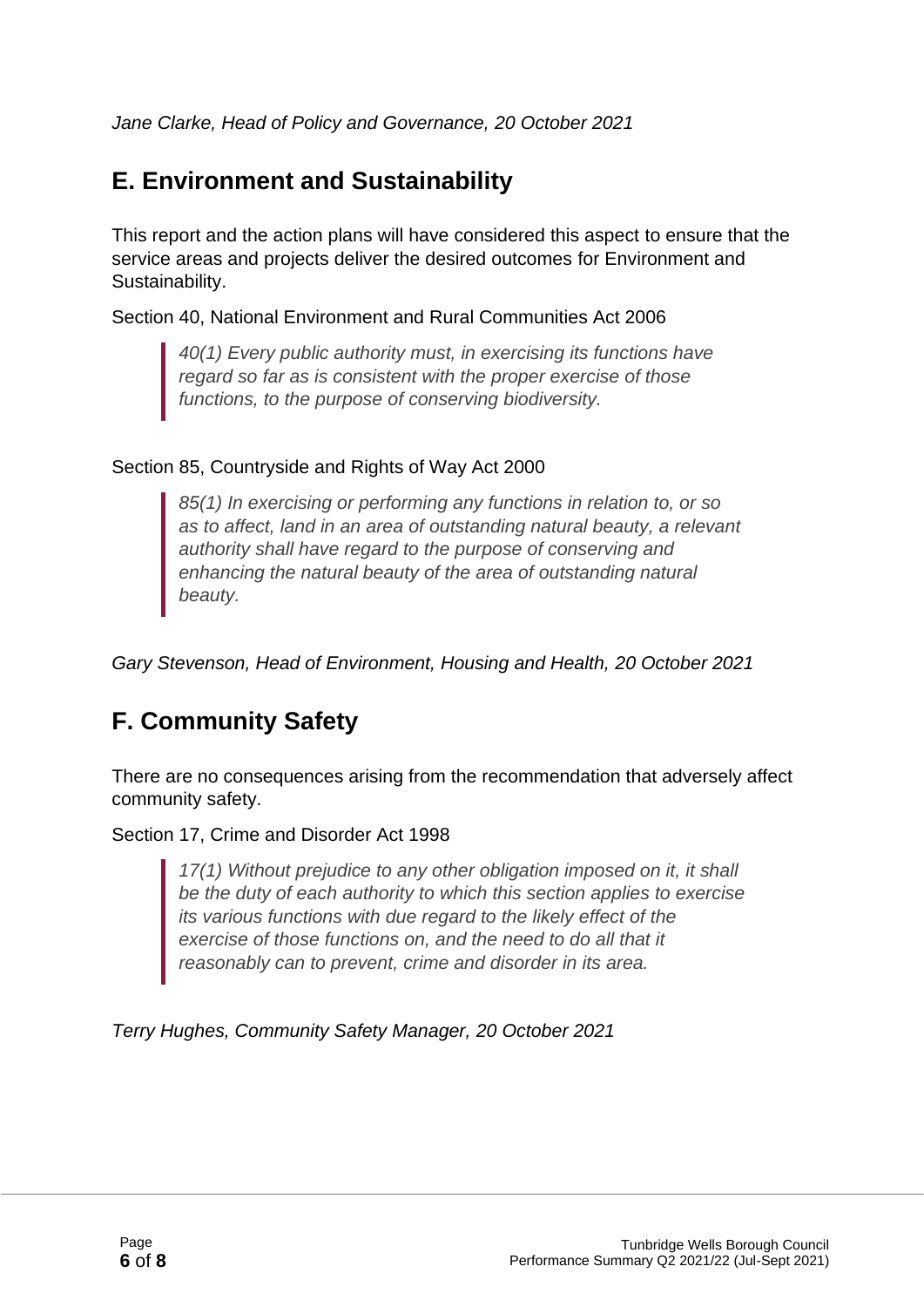#### **G. Equalities**

The decisions recommended through this paper have a remote or low relevance to the substance of the Equality Act. There is no apparent equality impact on end users.

Section 149, Equality Act 2010

*149(1) A public authority must, in the exercise of its functions, have due regard to the need to –*

*(a) eliminate discrimination, harassment, victimisation and any other conduct that is prohibited by or under this Act;*

*(b) advance equality of opportunity between persons who share a relevant protected characteristic and persons who do not share it;*

*(c) foster good relations between persons who share a relevant protected characteristic and persons who do not share it.*

*Jane Clarke, Head of Policy and Governance, 20 October 2021*

#### **H. Data Protection**

There are no data protection issues which need to be considered as a part of this report.

Article 5, General Data Protection Regulation 2016

*1. Personal data shall be:*

*(a) processed lawfully, fairly and in a transparent manner in relation to the data subject;*

*(b) collected for specific, explicit and legitimate purposes and not further processed in a manner that is incompatible with those purposes;*

*(c) adequate, relevant and limited to what is necessary in relation to the purposes for which they are processed;*

*(d) accurate and, where necessary, kept up to date;*

*(e) kept in a form which permits identification of data subjects for no longer than is necessary for the purposes for which the personal data are processed;*

*(f) processed in a manner that ensures appropriate security of the personal data, including protection against unauthorised or unlawful processing and against accidental loss, destruction or damage, using appropriate technical or organisational measures.*